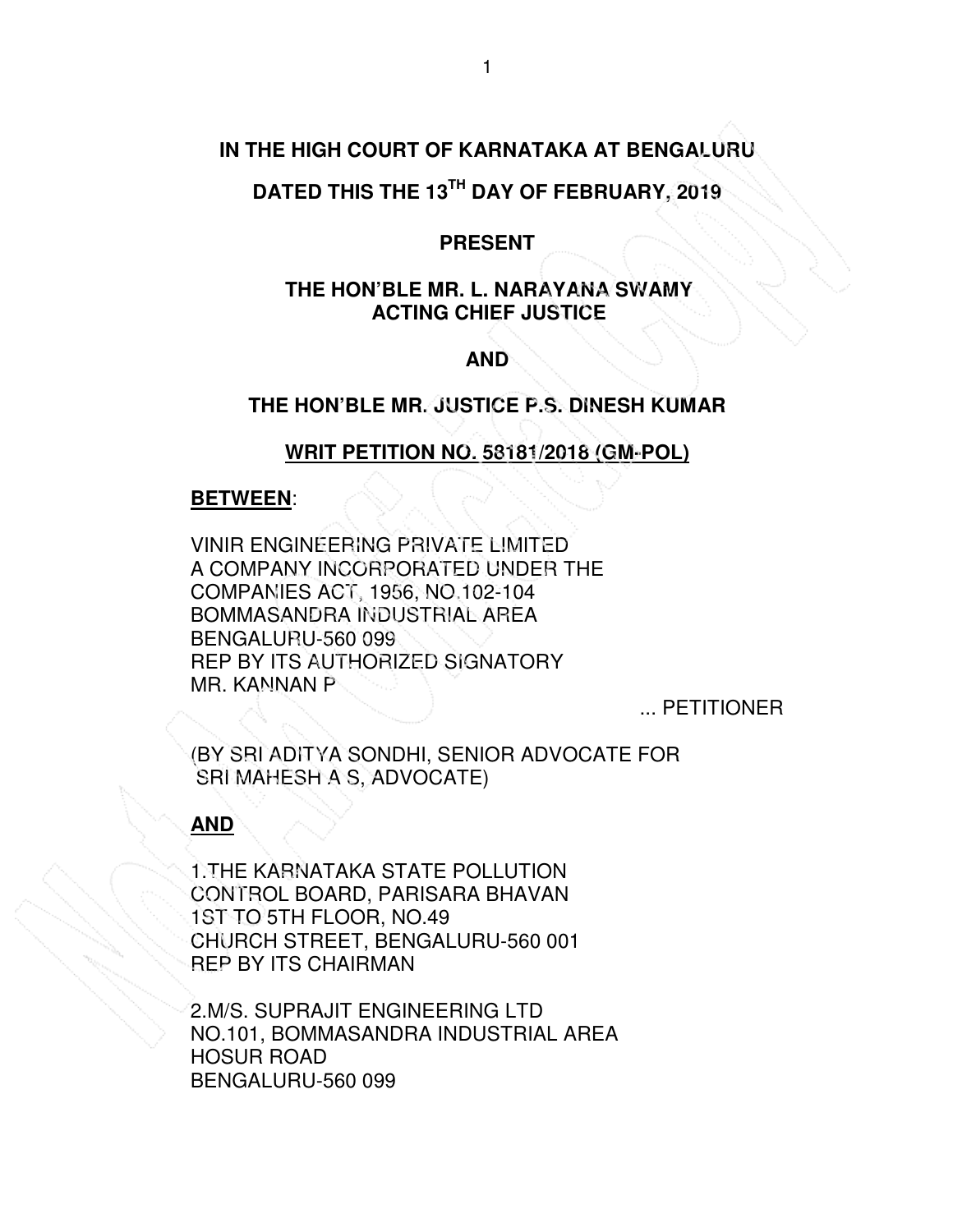### REPRESENTED BY ITS MANAGER MR. SUSHAN SHETTY

## ... RESPONDENTS

### (BY SRI D NAGARAJ, ADVOCATE FOR R-1; SRI S VIJAY SHANKAR, SENIOR ADVOCATE FOR SRI M SHIVAPRAKASH, ADVOCATE FOR C/R-2)

THIS WRIT PETITION IS FILED UNDER ARTICLE 226 OF THE CONSTITUTION OF INDIA PRAYING TO QUASH THE IMPUGNED DIRECTION DATED 19.12.2018 ISSUED BY RESPONDENT NO.1 (ANNEXURE-A).

 THIS WRIT PETITION COMING ON FOR ORDERS THIS DAY, ACTING CHIEF JUSTICE MADE THE FOLLOWING:

## **ORDER**

 The petitioner has filed this writ petition seeking to quash the impugned order dated 19.12.2018 issued by respondent No.1 as per Annexure-A.

2. The petitioner is an industry engaged in the business of manufacturing die forgings and machine components. Respondent No.2 filed a complaint with the jurisdictional police alleging that the activities of the petitioner have been causing noise of high decibels and vibrations and on account of the same, cracks have developed in the building of respondent No.2. On the basis of the said complaint, the Regional Officer of the Karnataka State Pollution Control Board ('KSPCB' for short) inspected the premises and filed a report dated 12.03.2018. Thereafter, both the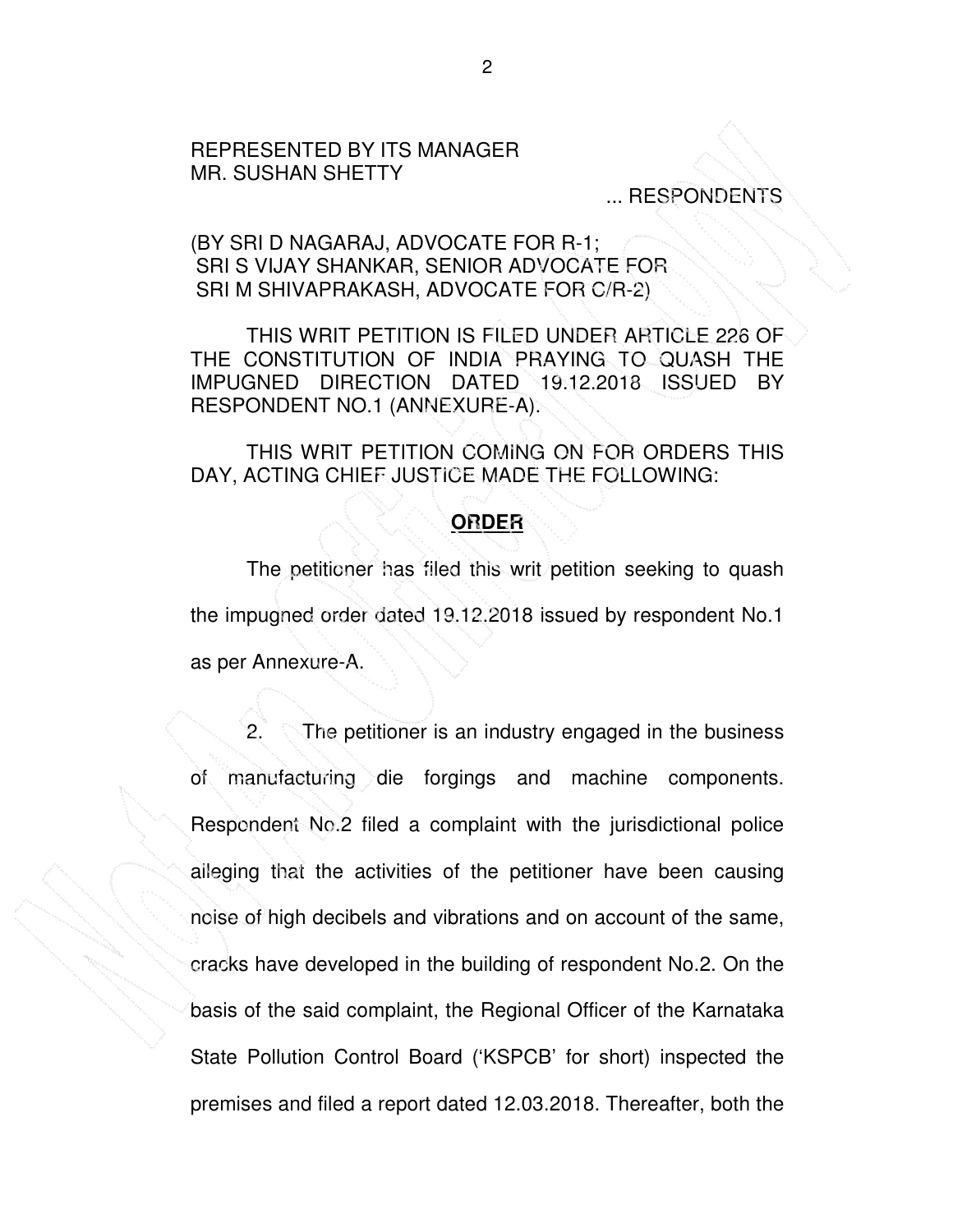petitioner and respondent No.2 were called for personal hearing. As per directions issued by KSPCB on 21.04.2018, petitioner got installed additional anti-vibration measures and reported compliance by a letter dated 06.08.2018 along with reports as per Annexure-E. In spite of the same, KSPCB has passed the impugned order directing the petitioner to close its industrial operations forthwith.

3. Shri. Aditya Sondhi, learned Senior Counsel for the petitioner submits that before passing the impugned order, the petitioner was not issued with any notice nor opportunity of hearing was provided before directing it to close operations of the industry. He further submits the petitioner has produced reports regarding ground vibrations as per Annexures-F and G, which reveal that noise and vibrations in petitioner's factory are within the prescribed standards. He also submits that the petitioner has taken additional measures to reduce noise and vibrations and in spite of the same, KSPCB has passed the impugned order, which is liable to be set aside.

3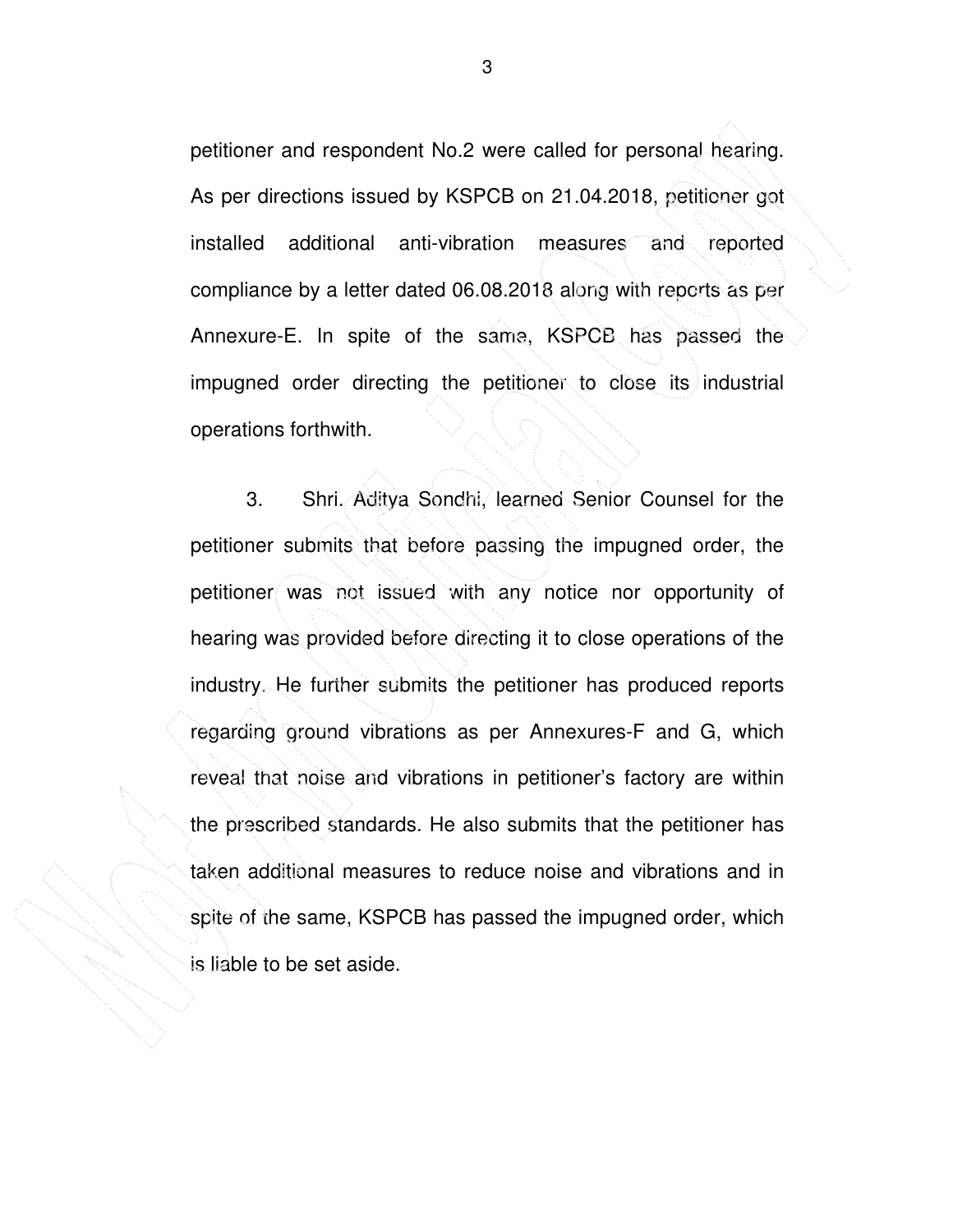4. On the other hand, Shri. D.Nagaraj, learned counsel for KSPCB supported the impugned order and prayed for dismissal of the writ petition.

 5. Shri. S.Vijay Shankar, learned Senior Counsel for respondent No.2 submits that the writ petition is not maintainable as there is an alternative remedy provided under Section 31 of the Air (Prevention and Control of Pollution) Act, 1981 and there is also a remedy of appealing to the National Green Tribunal. Referring to the order passed by this Court dated 28.12.2018, learned Senior Counsel submitted that this petition has been directly filed in this Court since the Appellate Authority was not functioning and as the Appellate Authority has been constituted and it is functioning, this writ petition cannot be entertained.

 6. We have heard learned counsel for the parties and gone through the papers available.

 7. During the course of submissions, it is pointed out that the letter dated 06.08.2018 (Annexure-E) addressed by the petitioner to KSPCB reporting compliance has not been considered by the Board. If the said report was taken into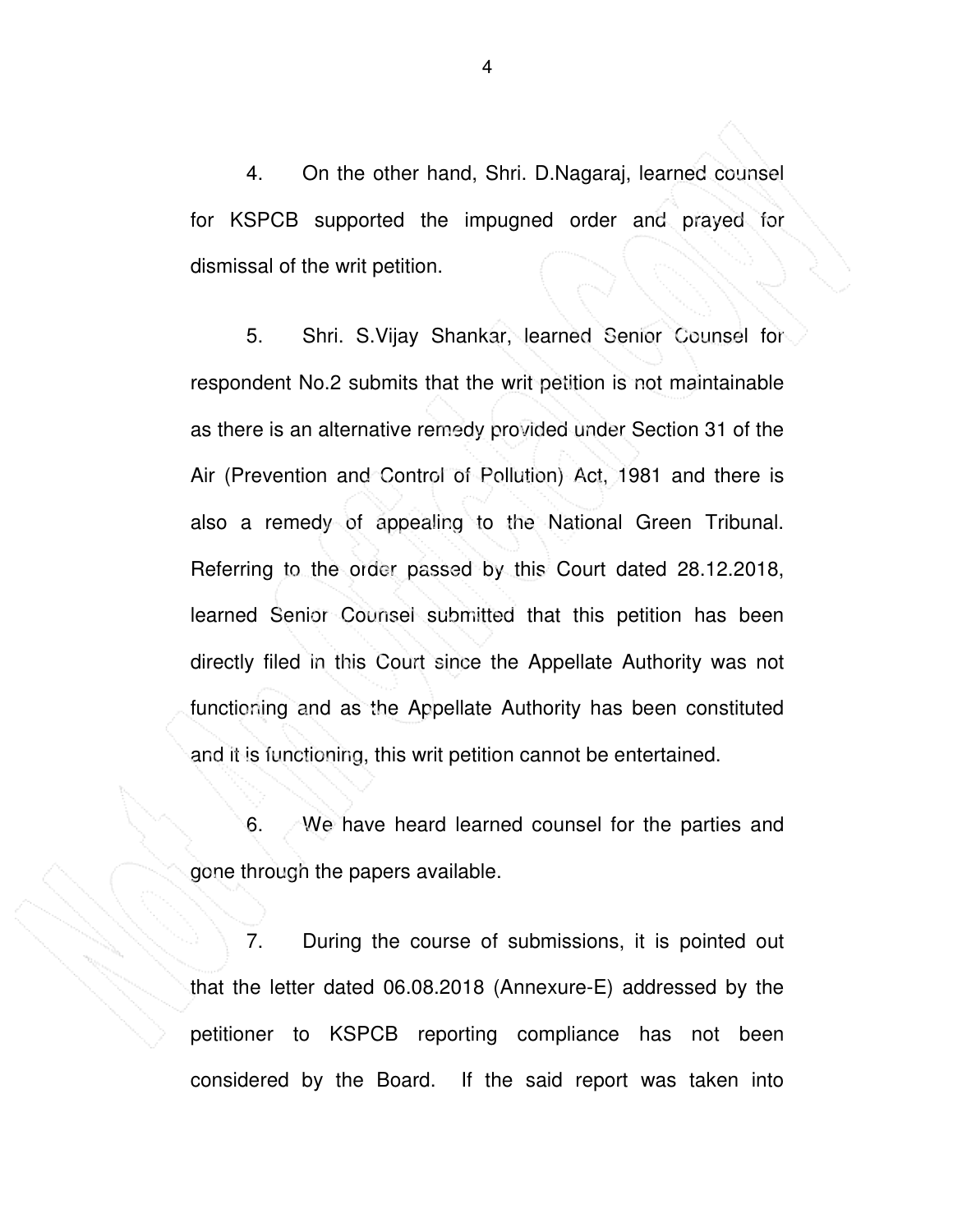consideration, the Board would have taken altogether a different decision. There is also material on record to show that petitioner has taken additional measures to reduce noise and vibrations in its factory.

 8. Though learned Senior Counsel for respondent No.2 submitted that the petitioner should be directed to avail the alternative remedy since the Appellate Authority has been constituted now, we are not inclined to do so since this petition is pending since 2018 and sufficient materials have been made available by learned counsel for the parties. Further, the letter addressed by the petitioner dated 06.08.2018 reporting compliance has not been considered by respondent No.1 while passing the impugned order.

9. In the circumstances, the impugned order dated 19.12.2018 (Annexure-A) is hereby quashed. The matter is remitted to KSPCB to consider the case of the petitioner afresh in the light of the compliance report dated 06.08.2018 (Annexure-E) and pass appropriate orders in accordance with law within two months from the date of this order.